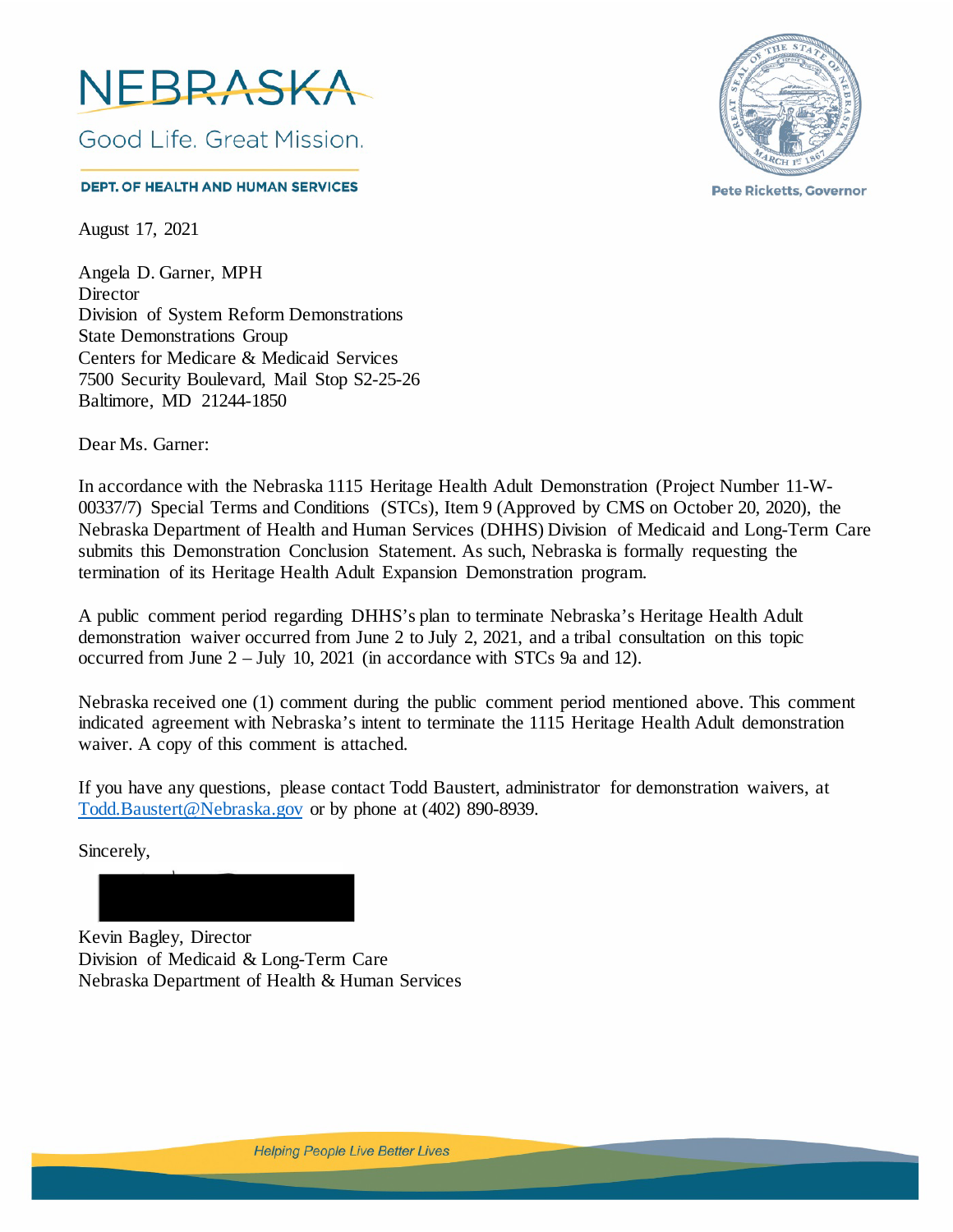

# Good Life, Great Mission.

## **DEPT. OF HEALTH AND HUMAN SERVICES**

**Nebraska Medicaid** 

#### **Section 1115 Heritage Health Adult Expansion Demonstration**

Demonstration Conclusion Statement

August 12, 2021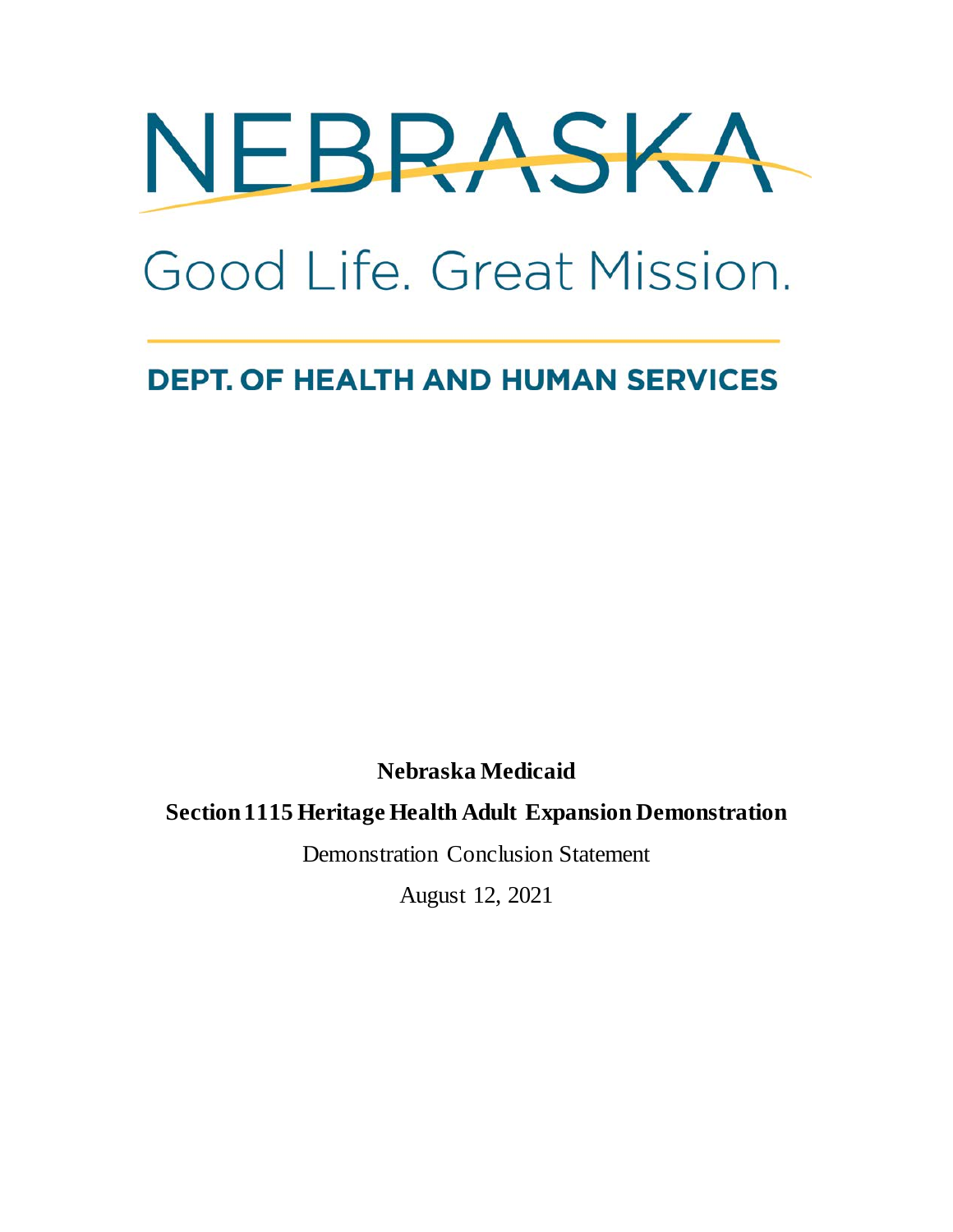#### Activities leading to the decision to end the demonstration

Coverage through Nebraska's Medicaid expansion program, Heritage Health Adult (HHA), began on October 1, 2020. Nebraska originally planned to begin its demonstration program on the same date, but responding to the COVID-19 pandemic became a priority and delayed federal approvals necessary for the beginning of the demonstration. CMS approved Nebraska's HHA demonstration waiver on October 20, 2020.

In November 2020, Nebraska's Department of Health and Human Services (DHHS) began discussions with CMS on how to develop the state's demonstration implementation plan. The implementation plan was submitted in draft form in December 2020, and was formally submitted to CMS for approval in January 2021. DHHS planned to implement the demonstration April 1, 2021.

In anticipation of the April 1, 2021 demonstration start date, Nebraska worked aggressively on all fronts of the demonstration implementation including:

- Technology system updates and testing
- Contract amendments with impacted entities such as managed care plans and Nebraska's enrollment broker
- Health plan preparation and readiness reviews
- Training for eligibility and other program staff
- Robust communication plan for demonstration participants, Medicaid providers, and other stakeholders
- Amending Nebraska's Medicaid Alternative Benefits Plans

Based on discussions with CMS during the development of the implementation plan, Nebraska had anticipated timely approval of the demonstration implementation plan by February 2021. However, in the weeks following the plan submission, Nebraska received no feedback on the plan or an indication that approval was forthcoming. Additionally, on February 12, 2021, CMS notified several states, including Nebraska, that it was reversing its encouragement of community engagement activities and as a result was now reviewing whether it would continue to allow states to include community engagement components in their Medicaid demonstration programs.

On February 24, 2021, DHHS announced in a press release that it would not be implementing the demonstration program on April 1, 2021, as originally planned, as Nebraska still had not received approval for its implementation plan and there would not be enough time to launch the program by this date. The demonstration program and its implementation were paused from this date until June 1, 2021, when DHHS announced it was no longer seeking to go forward with the demonstration program. DHHS arrived at this decision due to the fact that a major component of the demonstration program – community engagement – would no longer be allowed to be included in the demonstration.

DHHS has announced that effective October 1, 2021, everyone enrolled in Heritage Health Adult will receive full state plan benefits, which includes physical health, behavioral health, and pharmacy benefits, as well as dental, vision, and over-the-counter medication coverage.

Nebraska 1115 HHA Conclusion Statement 2

**Helping People Live Better Lives**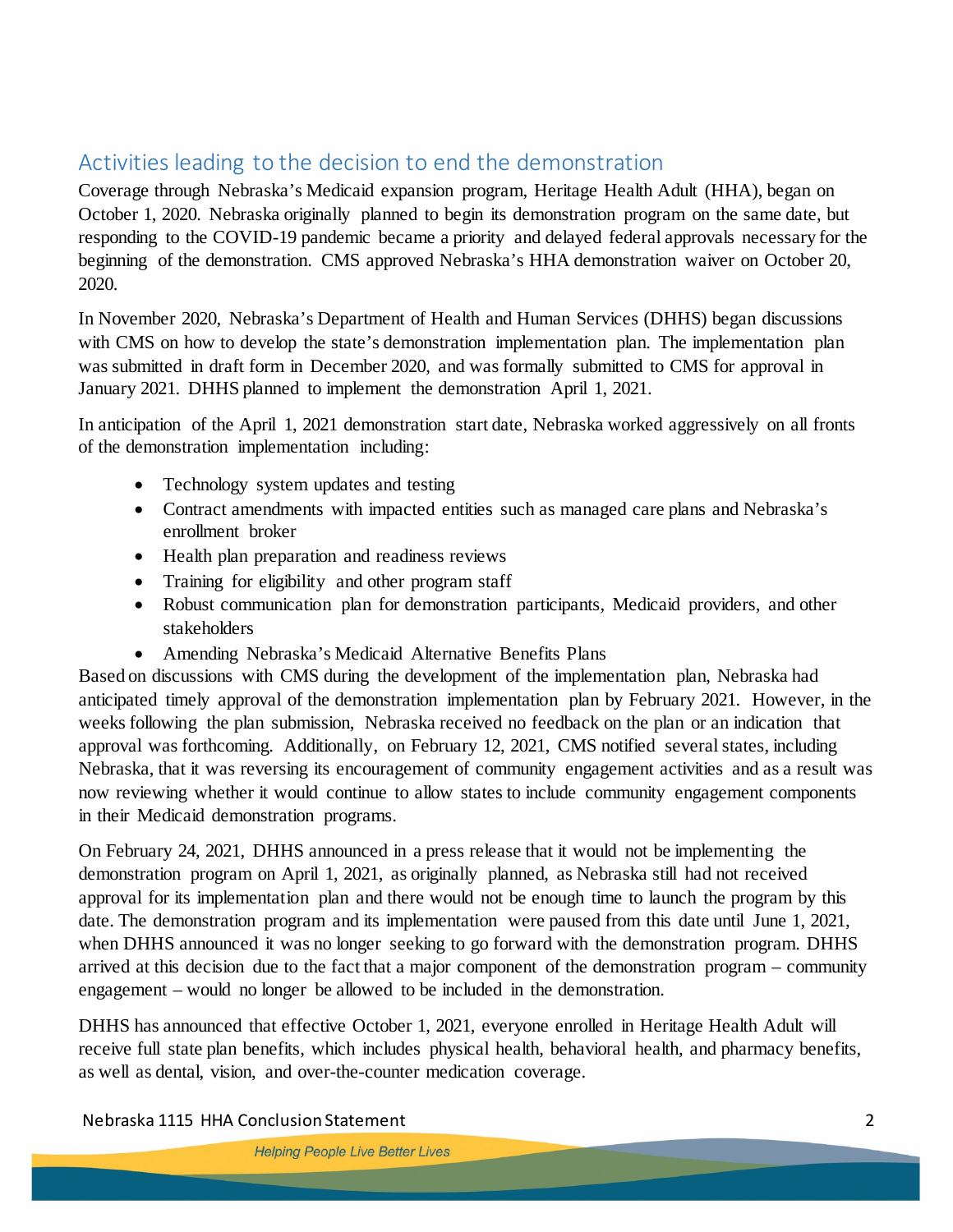### Current activities to stand-down the demonstration and begin a single benefit plan

Following DHHS's June 1, 2021 announcement, the State began the required public and tribal noticing processes to enact the changes necessary for the transition to full state plan benefits. These notices were issued to stand down Nebraska's 1115 waiver and to indicate the State's intention to submit a necessary state plan amendment creating a single benefit tier for Heritage Health Adult enrollees. Additionally, tribal noticing occurred between June  $10<sup>th</sup>$  and July  $10<sup>th</sup>$ , indicating the State's intention to amend the 1915(b) waiver to reflect the transition to the single benefit tier. The 1915(b) waiver amendment was submitted to CMS on July 14, 2021. DHHS also began the process of standing down its Medically Frail eligibility determination process. This determination will no longer be necessary, as everyone in Heritage Health Adult will automatically receive the same benefits.

DHHS identified and is implementing technology changes necessary to ensure all HHA enrollees receive the single benefit package on October 1, 2021. DHHS is also in the process of updating managed care capitation rates to reflect the consolidation of the current benefit tiers.

DHHS began discussions in June 2021 with its contracted Medicaid managed care entities (MCEs) to identify updates the MCEs will need to make to their member and provider information materials, technology systems, and related items to be sure this change is implemented in a timely manner. In particular, DHHS began discussions with its Medicaid dental benefits manager to ensure provider capacity will be able to meet the increased number of Medicaid beneficiaries who will be eligible for dental benefits.

#### Stakeholder outreach on demonstration's termination

To date, DHHS has issued two press releases, one on February 24, 2021 and another on June 1, 2021, regarding the demonstration program's delayed implementation and eventual termination. DHHS is planning further direct outreach with key stakeholders, including providers, certain Nebraskan health care provider associations, as well as community partners in August and September 2021.

DHHS is preparing a number of communications specifically for beneficiaries. A one-time notice will directly inform them of the change to a single benefit plan and what that means for them. Messaging about the change to a single benefit plan is being developed for DHHS social media. Additionally, existing informational resources such as FAQs, fact sheets, and fliers on Heritage Health Adult are being adjusted to reflect the upcoming change. These materials will be posted on DHHS's public website dedicated to Nebraska's Medicaid Expansion in August 2021.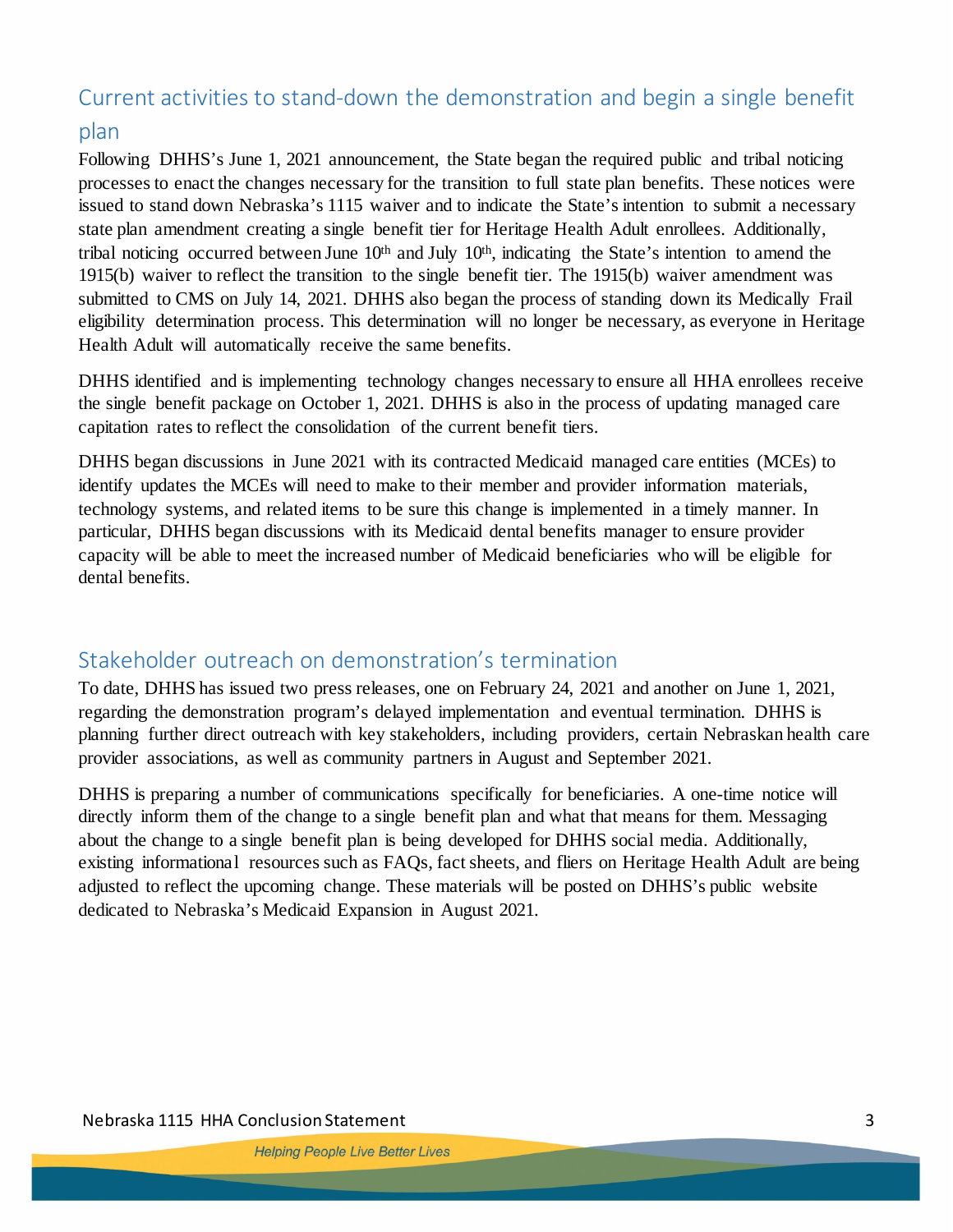#### Nebraska compliance with HHA demonstration special terms and conditions

From the time of waiver approval, DHHS was in compliance with the Special Terms and Conditions (STCs), submitting deliverables on time. For those deliverables that fell within the period following the submission of the implementation plan and the decision to terminate the 1115 HHA waiver, DHHS was in communication with CMS regarding all deliverable due dates and acted according to CMS guidance.

Nebraska 1115 HHA Conclusion Statement 4

**Helping People Live Better Lives**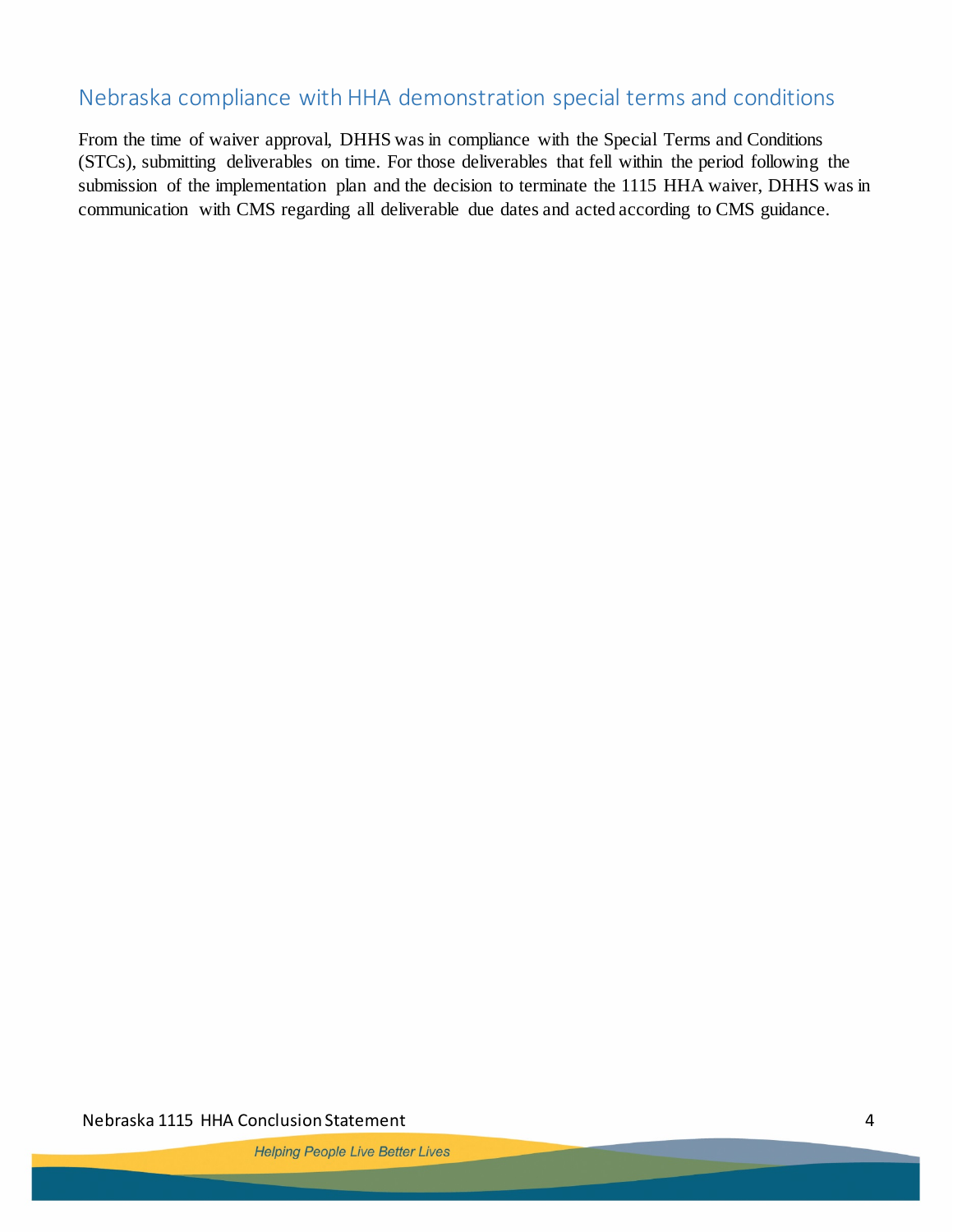

July 1, 2021

**VIA EMAIL** Nebraska Department of Health and Human Services Nebraska Medicaid **ATTN: Demonstration Waivers** 301 Centennial Mall South P.O. Box 95026 Lincoln, NE 68509-5026 DHHS.DemonstrationWaivers@nebraska.gov

> Re: Nebraska Appleseed's Comments to the Nebraska Department of Health and Human Services' notice of intent to submit a Notification of Termination to the Centers for Medicare & Medicaid Services terminating the Section 1115 Heritage Health Adult Demonstration waiver program

To Whom it May Concern:

My name is Sarah Maresh, and I am a staff attorney in the Health Care Access Program at Nebraska Appleseed. Nebraska Appleseed is a nonprofit organization that fights for justice and opportunity for all Nebraskans, and we appreciate the opportunity to comment on the Nebraska Department of Health and Human Services' (DHHS) notice of intent to submit a Notification of Termination to the Centers for Medicare & Medicaid Services (CMS) terminating the Section 1115 Heritage Health Adult (HHA) Demonstration waiver program.

We are pleased to see the DHHS' notice of intent to submit a Notice of Termination to CMS terminating the Section 1115 HHA Demonstration waiver program. We believe that terminating the Section 1115 HHA Demonstration waiver program is required by law for DHHS to comply with Neb. Rev. Stat. § 68-992.

Thank you for your time.

Sincerely,

Sarah K. Maresh, J.D. **Staff Attorney, Health Care Access Program** Nebraska Appleseed